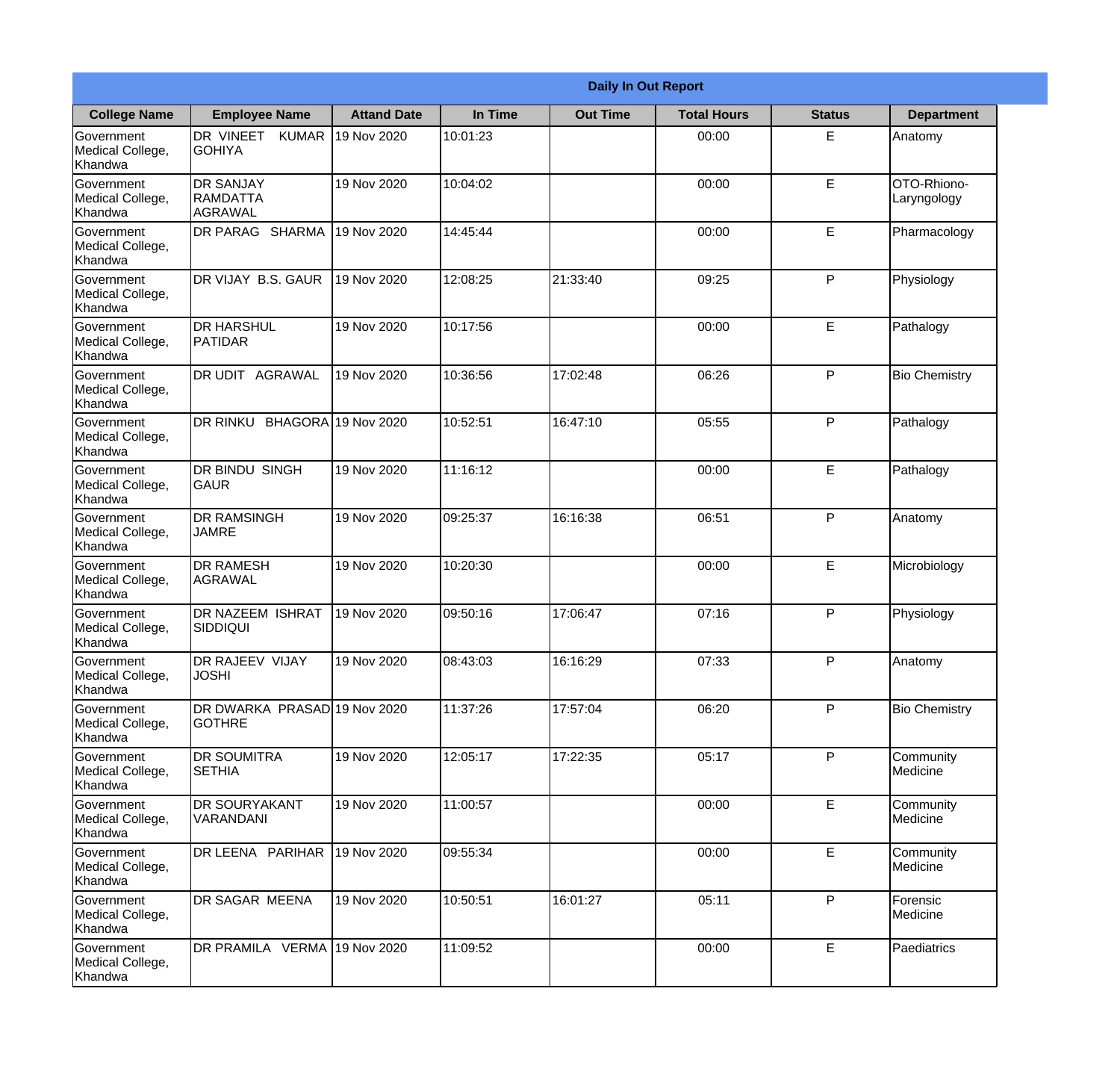| <b>Designation</b>                  | <b>Category</b>     |
|-------------------------------------|---------------------|
| Professor                           | <b>Non Clinical</b> |
| Professor                           | Clinical            |
| Professor                           | Para Clinical       |
| Associate Professor Non Clinical    |                     |
| <b>Assistant Professor</b>          | IPara Clinical      |
| Associate Professor Non Clinical    |                     |
| Assistant Professor   Para Clinical |                     |
| Associate Professor   Para Clinical |                     |
| Demonstrator/Tutor   Non Clinical   |                     |
| <b>Assistant Professor</b>          | Para Clinical       |
| Professor                           | <b>Non Clinical</b> |
| Assistant Professor   Non Clinical  |                     |
| Demonstrator/Tutor   Non Clinical   |                     |
| Assistant Professor   Para Clinical |                     |
| Demonstrator/Tutor   Para Clinical  |                     |
| <b>Assistant Professor</b>          | Para Clinical       |
| Demonstrator/Tutor                  | Para Clinical       |
| Professor                           | Clinical            |

**Daily In Out Report**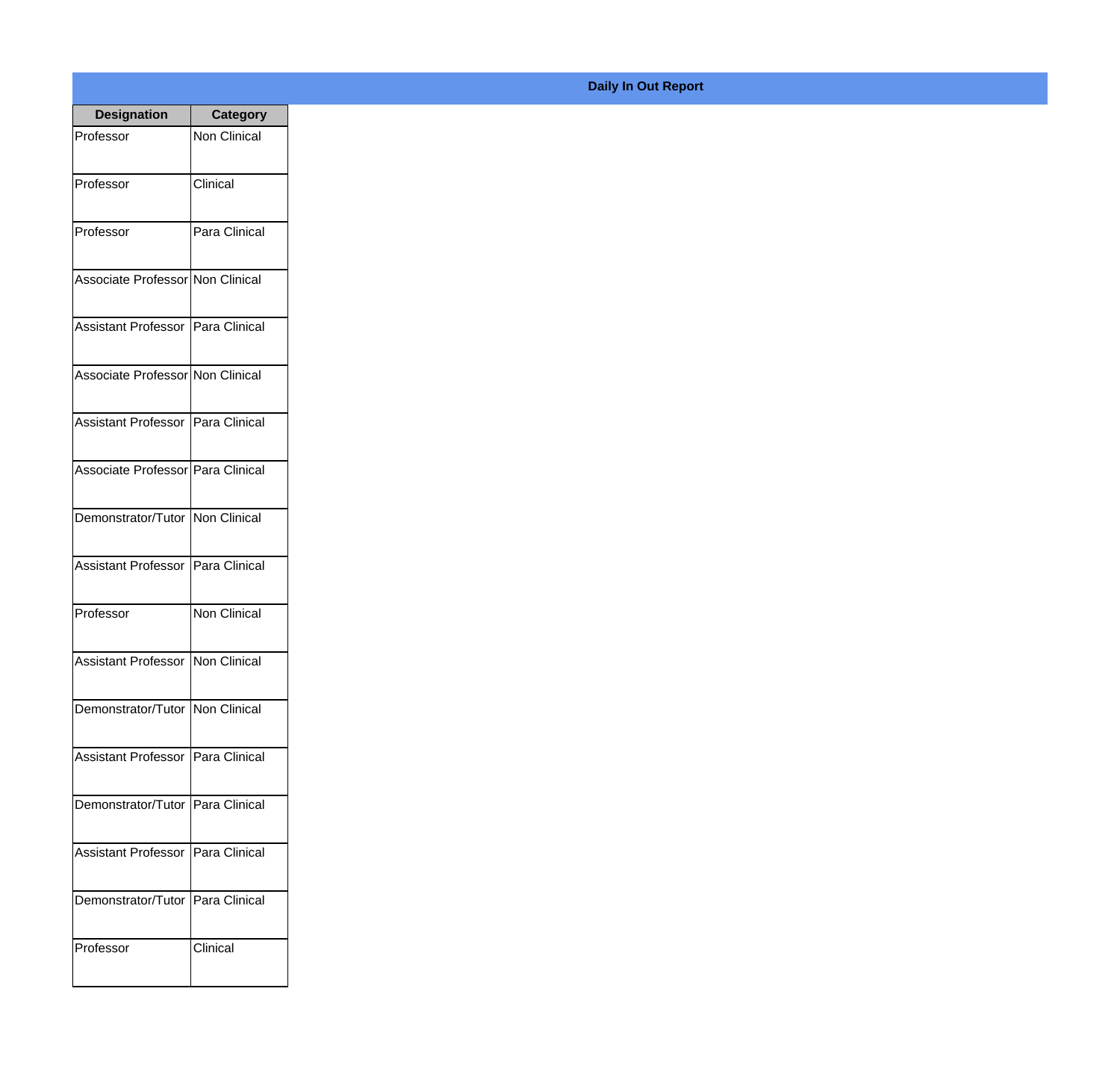|                                                  |                                                       | <b>Daily In Out Report</b> |          |          |       |              |                            |  |  |
|--------------------------------------------------|-------------------------------------------------------|----------------------------|----------|----------|-------|--------------|----------------------------|--|--|
| Government<br>Medical College,<br>Khandwa        | <b>DR RAKESH KUMAR</b><br><b>SHIVHARE</b>             | 19 Nov 2020                | 08:59:33 |          | 00:00 | Е            | Microbiology               |  |  |
| Government<br>Medical College,<br>Khandwa        | <b>DR GARIMA</b><br>AGRAWAL<br><b>VARSHNEY</b>        | 19 Nov 2020                | 10:11:17 |          | 00:00 | E            | Paediatrics                |  |  |
| <b>Government</b><br>Medical College,<br>Khandwa | <b>DR SIDDHARTH</b><br><b>BANODE</b>                  | 19 Nov 2020                | 09:20:30 | 17:02:54 | 07:42 | P            | Pharmacology               |  |  |
| Government<br>Medical College,<br>Khandwa        | <b>DR CHANDNI</b><br>KAROLE                           | 19 Nov 2020                | 09:50:30 |          | 00:00 | E            | Ophthalmology              |  |  |
| Government<br>Medical College,<br>Khandwa        | <b>DR PRIYA KAPOOR</b><br>KAPOOR                      | 19 Nov 2020                | 10:20:12 | 16:14:31 | 05:54 | P            | Pathalogy                  |  |  |
| Government<br>Medical College,<br>Khandwa        | <b>DR SEEMA</b><br><b>SUDHAKARRAO</b><br><b>SUTAY</b> | 19 Nov 2020                | 10:58:27 | 17:32:12 | 06:34 | $\mathsf{P}$ | Forensic<br>Medicine       |  |  |
| Government<br>Medical College,<br>Khandwa        | <b>DR AJAY</b><br>NARWARIYA                           | 19 Nov 2020                | 11:09:48 |          | 00:00 | E            | Microbiology               |  |  |
| Government<br>Medical College,<br>Khandwa        | DR RAKESH SINGH<br><b>HAZARI</b>                      | 19 Nov 2020                | 16:07:41 |          | 00:00 | E            | Pathalogy                  |  |  |
| Government<br>Medical College,<br>Khandwa        | <b>DR ANANT</b><br>TUKARAM PAWAR                      | 19 Nov 2020                | 11:02:54 | 17:07:54 | 06:05 | $\mathsf{P}$ | Community<br>Medicine      |  |  |
| <b>Government</b><br>Medical College,<br>Khandwa | DR SHAIKH M.KHALIQ 19 Nov 2020                        |                            | 11:36:20 |          | 00:00 | E            | <b>Bio Chemistry</b>       |  |  |
| <b>Government</b><br>Medical College,<br>Khandwa | <b>DR PANKAJ</b><br><b>KUMAR</b><br>JAIN              | 19 Nov 2020                | 13:06:10 |          | 00:00 | E            | <b>General Medicine</b>    |  |  |
| Government<br>Medical College,<br>Khandwa        | DR AJAY GANGJI                                        | 19 Nov 2020                | 11:53:25 |          | 00:00 | E            | <b>General Surgery</b>     |  |  |
| Government<br>Medical College,<br>Khandwa        | DR ARUN KUMAR<br>PARGI                                | 19 Nov 2020                | 10:09:24 |          | 00:00 | E            | <b>General Surgery</b>     |  |  |
| <b>Government</b><br>Medical College,<br>Khandwa | <b>DR NITESHKUMAR</b><br>KISHORILAL<br><b>RATHORE</b> | 19 Nov 2020                | 10:31:47 |          | 00:00 | E            | Pharmacology               |  |  |
| Government<br>Medical College,<br>Khandwa        | <b>DR PRIYESH</b><br><b>MARSKOLE</b>                  | 19 Nov 2020                | 11:13:22 | 17:42:23 | 06:29 | P            | Community<br>Medicine      |  |  |
| Government<br>Medical College,<br>Khandwa        | DR NEERAJ KUMAR                                       | 19 Nov 2020                | 09:27:05 | 17:50:51 | 08:23 | P            | Dentisry                   |  |  |
| Government<br>Medical College,<br>Khandwa        | DR SUNIL BAJOLIYA                                     | 19 Nov 2020                | 09:59:45 | 16:56:53 | 06:57 | $\mathsf{P}$ | OTO-Rhiono-<br>Laryngology |  |  |
| Government<br>Medical College,<br>Khandwa        | <b>DR SATISH</b><br><b>CHANDEL</b>                    | 19 Nov 2020                | 10:20:23 |          | 00:00 | E            | Pharmacology               |  |  |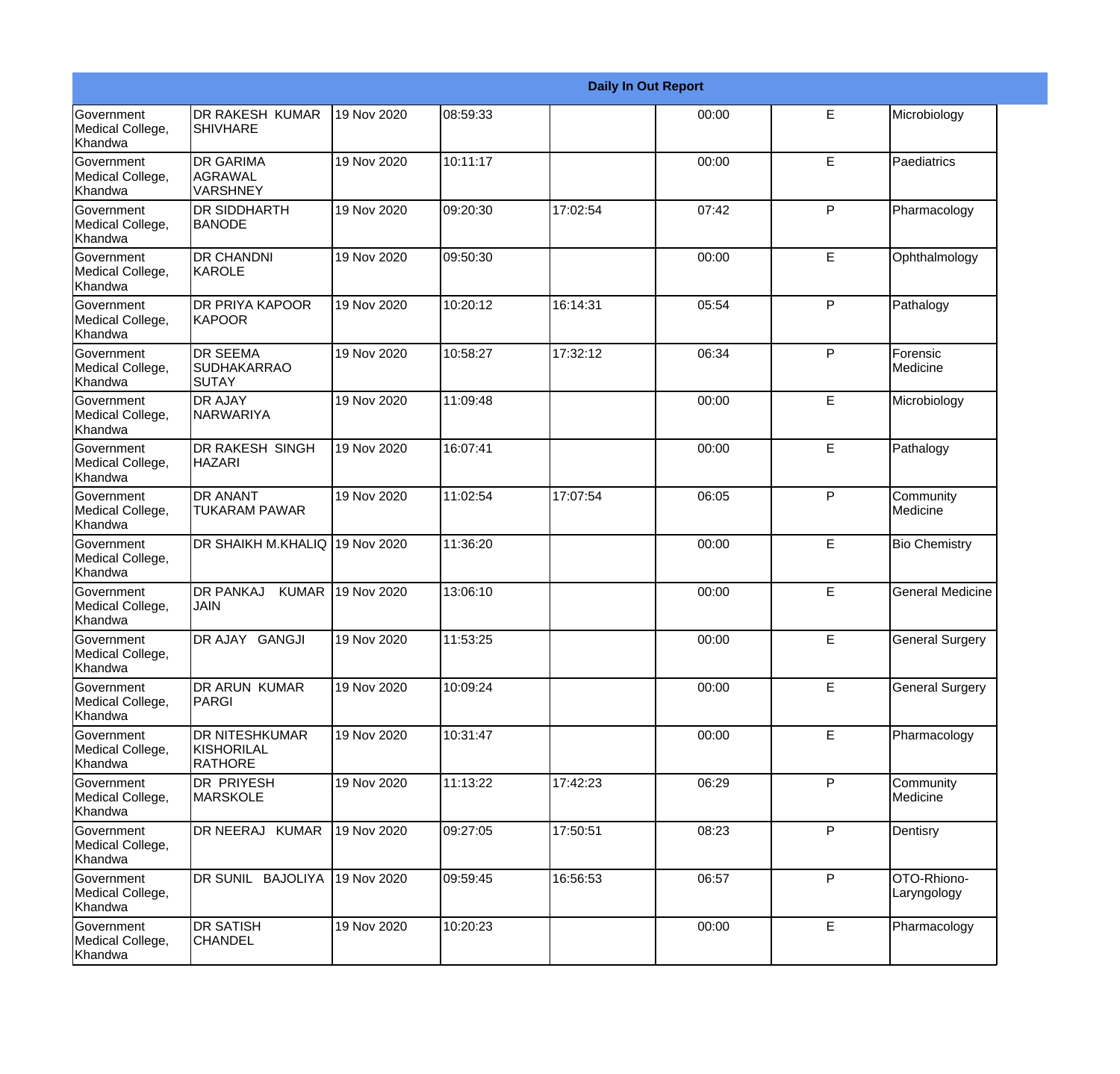| Demonstrator/Tutor Para Clinical   |               |
|------------------------------------|---------------|
| Associate Professor Clinical       |               |
|                                    |               |
| Associate Professor Para Clinical  |               |
| Assistant Professor Clinical       |               |
| Demonstrator/Tutor   Para Clinical |               |
| Professor                          | Para Clinical |
| Demonstrator/Tutor Para Clinical   |               |
|                                    |               |
| Professor                          | Para Clinical |
| Professor                          | Para Clinical |
| Professor                          | Non Clinical  |
| Assistant Professor Clinical       |               |
| Professor                          | Clinical      |
|                                    |               |
| Assistant Professor Clinical       |               |
| Demonstrator/Tutor Para Clinical   |               |
| Associate Professor Para Clinical  |               |
| Assistant Professor Clinical       |               |
|                                    |               |
| Assistant Professor Clinical       |               |
| Assistant Professor Para Clinical  |               |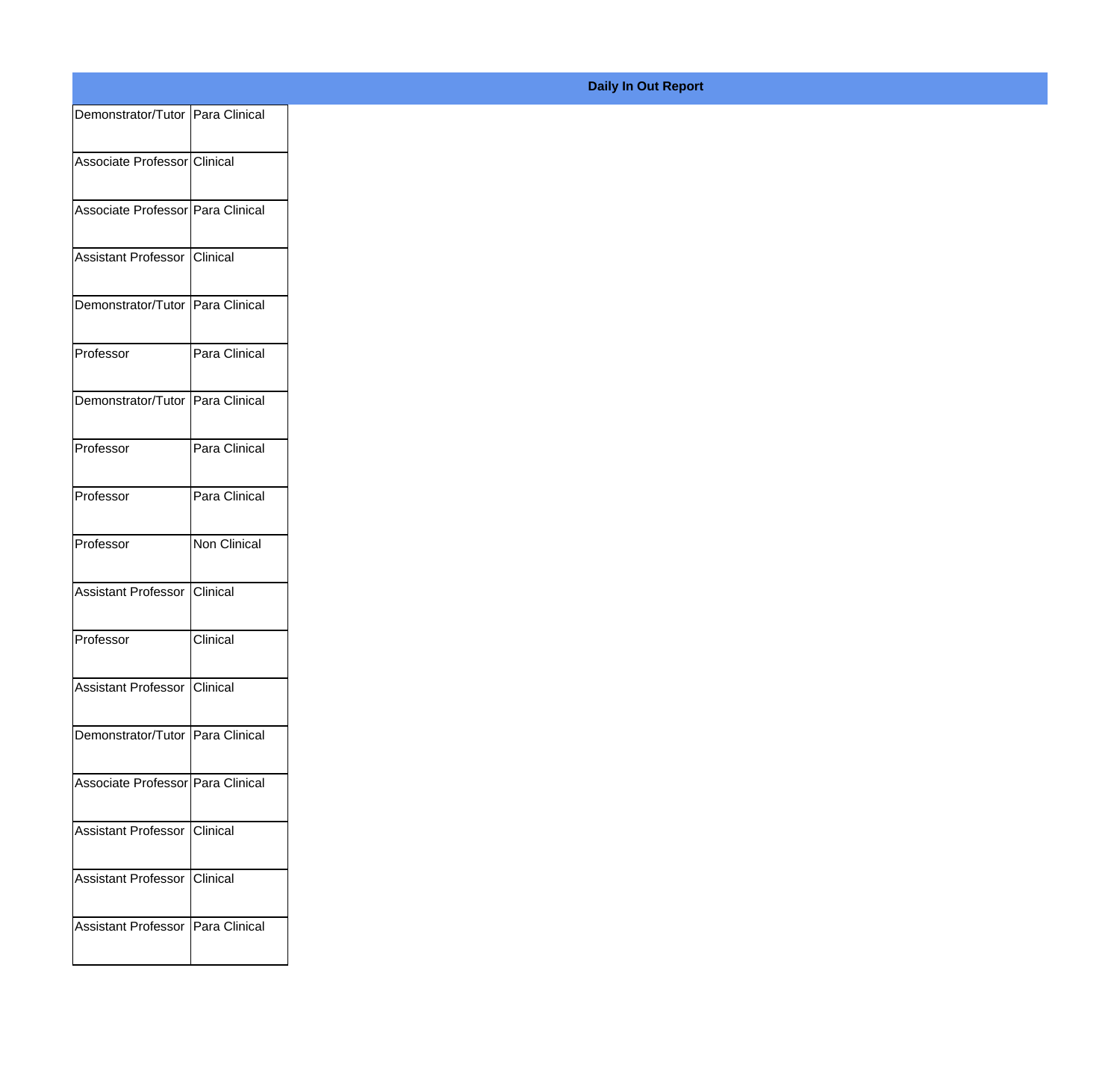| Government<br>Medical College,<br>lKhandwa        | <b>Daily In Out Report</b>                 |             |           |          |       |    |                         |  |
|---------------------------------------------------|--------------------------------------------|-------------|-----------|----------|-------|----|-------------------------|--|
|                                                   | IDR JITENDRA<br>IAHIRWAR                   | 19 Nov 2020 | 109:31:38 | 17:19:18 | 07:48 | P  | Pathalogy               |  |
| Government<br>Medical College,<br>Khandwa         | IDR MUKTESHWARI<br>IGUPTA                  | 19 Nov 2020 | 11:32:29  | 16:44:14 | 05:12 | P  | Pharmacology            |  |
| Government<br>Medical College,<br>Khandwa         | <b>DR PURTI AGARWAL</b><br>SAINI           | 19 Nov 2020 | 10:23:53  | 16:46:20 | 06:23 | P  | Pathalogy               |  |
| <b>Government</b><br>Medical College,<br>Khandwa  | IDR YASHPAL<br><b>RAY</b>                  | 19 Nov 2020 | 11:33:48  |          | 00:00 | E  | Anatomy                 |  |
| Government<br>Medical College,<br>Khandwa         | IDR DEEPIKA<br>IPANWAR                     | 19 Nov 2020 | 11:23:28  | 17:18:13 | 05:55 | P  | <b>Bio Chemistry</b>    |  |
| <b>IGovernment</b><br>Medical College,<br>Khandwa | <b>DR VISHAL</b><br><b>KUMAR</b><br>THAKRE | 19 Nov 2020 | 10:11:31  | 17:45:46 | 07:34 | P  | Physiology              |  |
| <b>IGovernment</b><br>Medical College,<br>Khandwa | MOHIT GARG                                 | 19 Nov 2020 | 11:23:43  |          | 00:00 | E. | <b>General Medicine</b> |  |